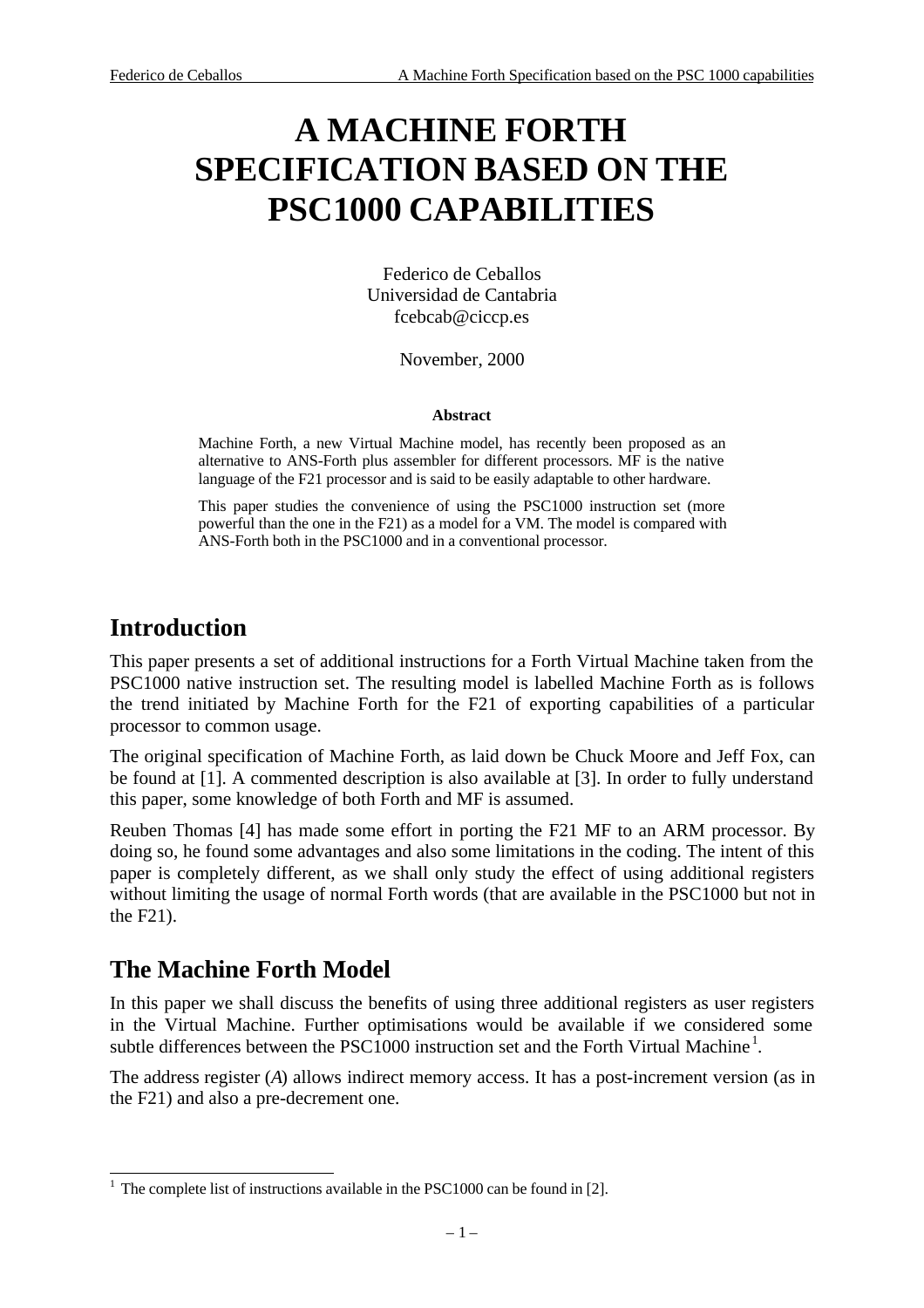The top of the return stack  $(R)$  can also be used as an auxiliary address register with the same modes of operation as *A*.

An index register (*I*) allows fast loops using FOR..NEXT as in Chuck Moore's cmForth. Complex loops as DO..LOOP are not used.

Table 1 shows the words we shall be using, where *T* is the top of the data stack, *[x]* means an indirect memory access and *Dpush*, *Dpop*, *Rpush* and *Rpop* mean pushing / popping a register to / from the Data stack or the Return Stack.

| $Dpush(T)$ $T=[R]$ $R=R+cell$<br>$@R+$<br>$Dpush(T)$ R=R-cell T= $[R]$<br>@-R<br>$Dpush(T)$ $T=[R]$<br>@R                                         | $T = [A]$ $A = A + c e 11$<br>Dpush(T)<br>@A+<br>$Dpush(T)$ A=A-cell T=[A]<br>@−A<br>$T = [A]$<br>Dpush(T)<br>@A |  |  |  |
|---------------------------------------------------------------------------------------------------------------------------------------------------|------------------------------------------------------------------------------------------------------------------|--|--|--|
| $!R+$<br>$[R]=T$ $R=R+cell$ $Dpop(T)$<br>$R=R-cell$ $[R]=T$ $Dpop(T)$<br>$! - R$<br>$[R]=T$ Dpop(T, Data)<br>!R                                   | [A]=T A=A+cell<br>Dpop(T)<br>! A+<br>$A=A-cell$ $[A]=T$ $Dpop(T)$<br>! -A<br>$[A]=T \quad Dpop(T)$<br>!A         |  |  |  |
| R@<br>$Dpush(T)$ T=R<br>R!<br>$R=T \quad Dpop(T)$                                                                                                 | $Dpush(T)$ T=A<br>A@<br>$A=T$ Dpop $(T)$<br>A!                                                                   |  |  |  |
| I@<br>$Dpush(T)$ T=I<br>$I = T$ Dpop $(T)$<br>I!                                                                                                  | $Rpush(R)$ $R=T$ $Dpop(T)$<br>$>$ R<br>$Dpush(T)$ T=R<br>Rpop(R)<br>R>                                           |  |  |  |
| is used to repeat a block of code. FOR puts n<br>n FOR  NEXT<br>into I, which gets decremented at NEXT. The loop<br>is exited when I equals zero. |                                                                                                                  |  |  |  |

#### Table 1

These words may seem a lot, and their names can be daunting at first. However, they are quite orthogonal and their meaning can be derived from a few simple rules:

- *@* means fetch and *!* means store.
- A prefix indicates that a register (*A*, *R* or *I*) has to be used instead of memory.
- A suffix indicates the source register (*A* or *R*) for an indirect memory access. This register can be pre-decremented, post-incremented or left as it is.

Additionally, some convenience words are defined in terms of the previous ones.

:  $+A!$  ( n -- ) A@ + A! ; : A>R ( R: -- n ) A@ >R ;<br>: R>A ( R: n -- ) R> A! ; :  $R > A$  (  $R: n --$  ) : I>R ( R: -- n ) I@ >R ; : R>I ( R: n -- ) R> I! ; Table 2

The first word allows moving though memory in intervals different from one cell.

The last four words allow saving and restoring *A* and *I* into the return stack. I preferred not to save the FOR counter automatically as this would mean that the top of the return stack would not be available for indirect memory access. Even if this technique forces the user to do some manual housekeeping, I believe it doesn't impair legibility.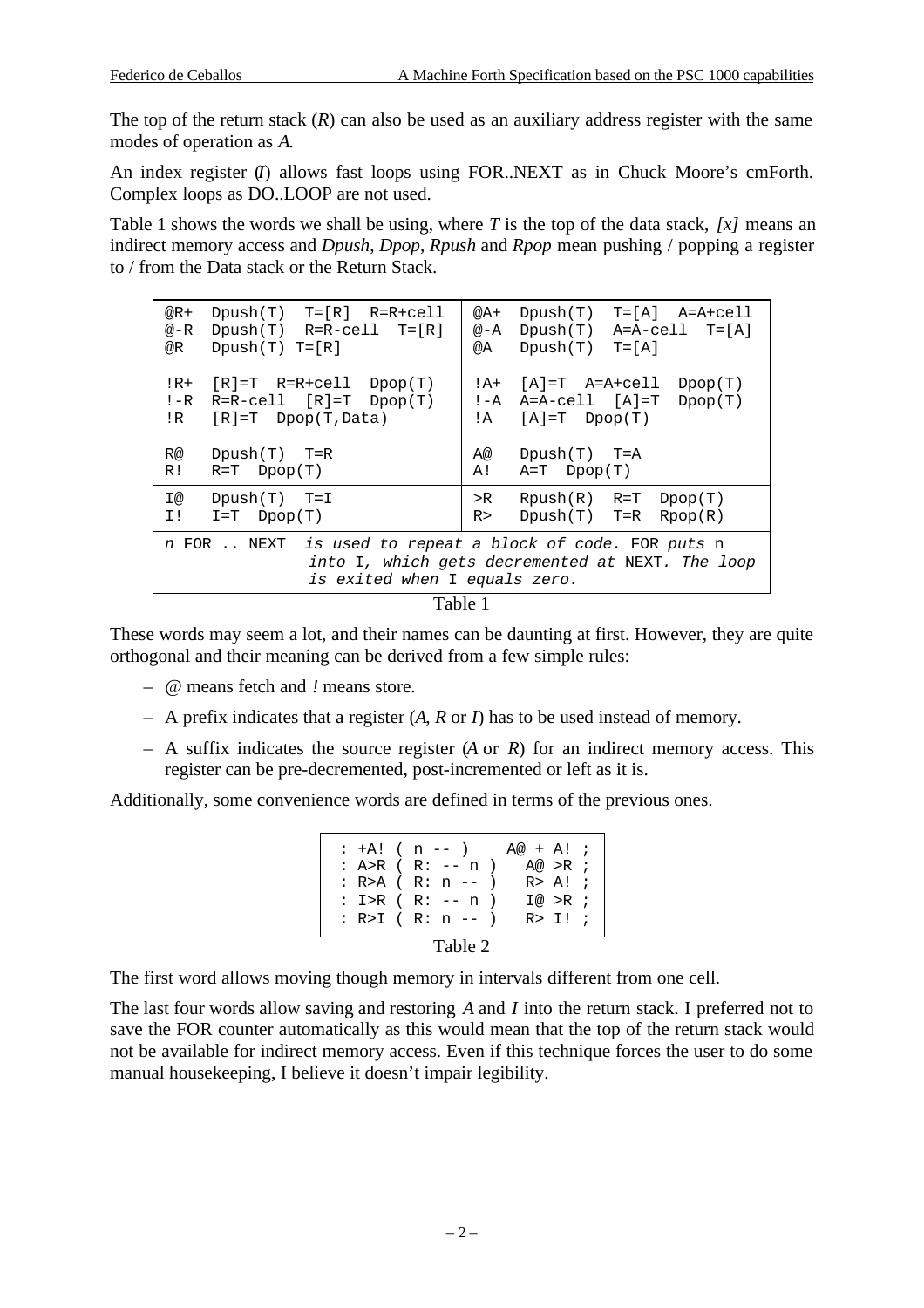# **Programming Style**

The address registers allow the programmer to access data sequentially without the current address taking a precious place near the top of the stack. Its effect is more important when several addresses are being used concurrently.

As an example, consider the two versions for the inner product in matrix multiplication shown in table 3.

```
100 CONSTANT SIDE
SIDE CELLS CONSTANT SIDE-SIZE
: INNER-PRODUCT ( a[row][*] b[*][column] -- n )
  0 (a b result )
   SIDE 0 DO
    >R (a b ) (R: result )<br>OVER @ OVER @ * R> + >R (a b ) (R: result ')
     OVER @ OVER @ * R> + >R
      SWAP CELL+ ( b a' ) ( R: result' )
      SWAP SIDE-SIZE + ( a' b' ) ( R: result' )
     R> ( a' b' result' )LOOP NIP NIP ;
: INNER-PRODUCT ( a[row][*] b[*][column] -- n )
   I>R A>R A! >R 0
   SIDE FOR @R+ @A * + SIDE-SIZE +A! NEXT
   R> DROP R>A R>I ;
```
Table 3

In order to calculate an element in the result matrix, each element in a row of the first matrix has to be multiplied by the corresponding one in a column of the second matrix. Therefore, we need to advance a pointer one cell a time to move in through a row in the first matrix. Another pointer advances **side** cells at a time through a column in the second matrix.

In the first solution (ANS) both pointers are placed on top of the stack. To avoid too much stack gymnastics, the aggregate of all products is kept on the return stack.

The second solution (MF) avoids having the pointers in the stack. One is kept in the address register and the other on top of the return register. The data stack is now free to hold the aggregate of the different products. This results in code that is both simpler and, in my opinion, easier to understand.

One possibility available in Forth is the use of the loop counter as a pointer instead of an index. This approach sometimes complicates the code, but can be used to good advantage in lots of cases. As an example, see the matrix (or vector) addition algorithm shown in table 4 next page.

In the first version (ANS) the current addresses of the two source matrices are kept in the two top elements of the data stack, while the one of the destination matrix is in the loop index. At most, only four elements are kept in the data stack at the same time, which gives a clean code.

The second version (MF) uses *A* and *R* to hold the address of the sources matrices and the data stack for the destination address. Only three elements are at most in the data stack, giving an even cleaner code.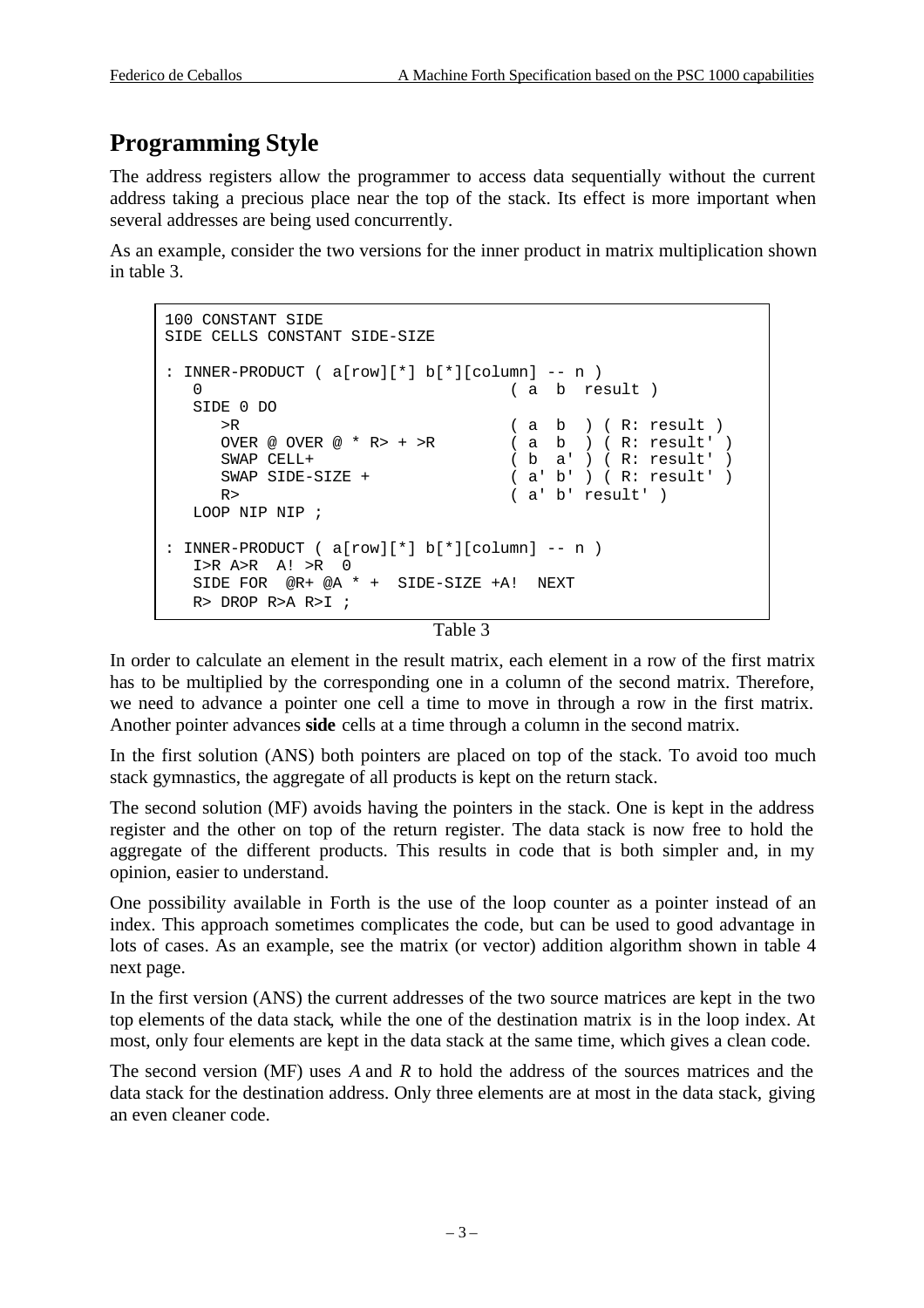```
100 CONSTANT SIDE
SIDE DUP * CONSTANT #ELEMENTS
#ELEMENTS CELLS CONSTANT MATRIX-SIZE
: MATRIX+ (a b c --) MATRIX-SIZE BOUNDS DO
     OVER @ OVER @ + I ! \ stores sum
     CELL+ SWAP CELL+ \forall watch the trick! ( a b -- b' a')
   CELL +LOOP
    2DROP ;
: MATRIX+ (a b c --) I>R A>R SWAP A! SWAP >R
    #ELEMENTS FOR @R+ @A+ + OVER ! CELL+ NEXT
   DROP R> DROP R>A R>I ;
```

```
Table 4
```
## **Benchmark Results**

This section provides the result of some benchmarks<sup>1</sup> with both ANS-Forth and Machine Forth code versions.

#### **Processors Used**

Two completely different systems have been used for these tests.

The first is a PSC1000 processor in a R2kup-b board (from Denison Mayes Group). It runs at 32 MHz (the processor doubles this internally) and is provided with 12 ns RAM. The PSC1000 is an advanced processor with single cycle capabilities without pipelines or instruction cache. It has two hardware stacks and is ideally suited to run Forth language code.

The second is an Intel 80486 DX processor in a SVE1 card for an AS990 system (from Siemens). It runs 32 MHz and is equipped with 25 ns RAM. The 80486 contains a cache made of 4 kB data and 4 kB code. It also has a prefetch queue and a pipeline that allows one instruction per cycle.

Both processors are true 32 bits. However, the 80486 is running in real mode (16 bits).

#### **Compilers Used**

l

For comparison purposes, the following compilers have been used:

| $SwitX^2$             | An ANS-Forth optimising compiler for the PSC1000.                                               |
|-----------------------|-------------------------------------------------------------------------------------------------|
| <b>MF</b> 1000        | A minimal compiler for the PSC1000 built by the author that covers the model<br>presented here. |
| F486                  | A direct threaded compiler for the 80486, built by the author <sup>3</sup> .                    |
| MF 486                | A modification of the above for the Machine Forth model.                                        |
| ForthCMP <sup>1</sup> | An ANS-Forth optimising compiler for the 80x86 family.                                          |

Complete source code is available from the author.

<sup>2</sup> This compiler is available from Forth Inc. For these tests the trial version has been used.

<sup>3</sup> It has been developed around the eForth model, especially the indirect threaded version with metacompiler by Bill Muench.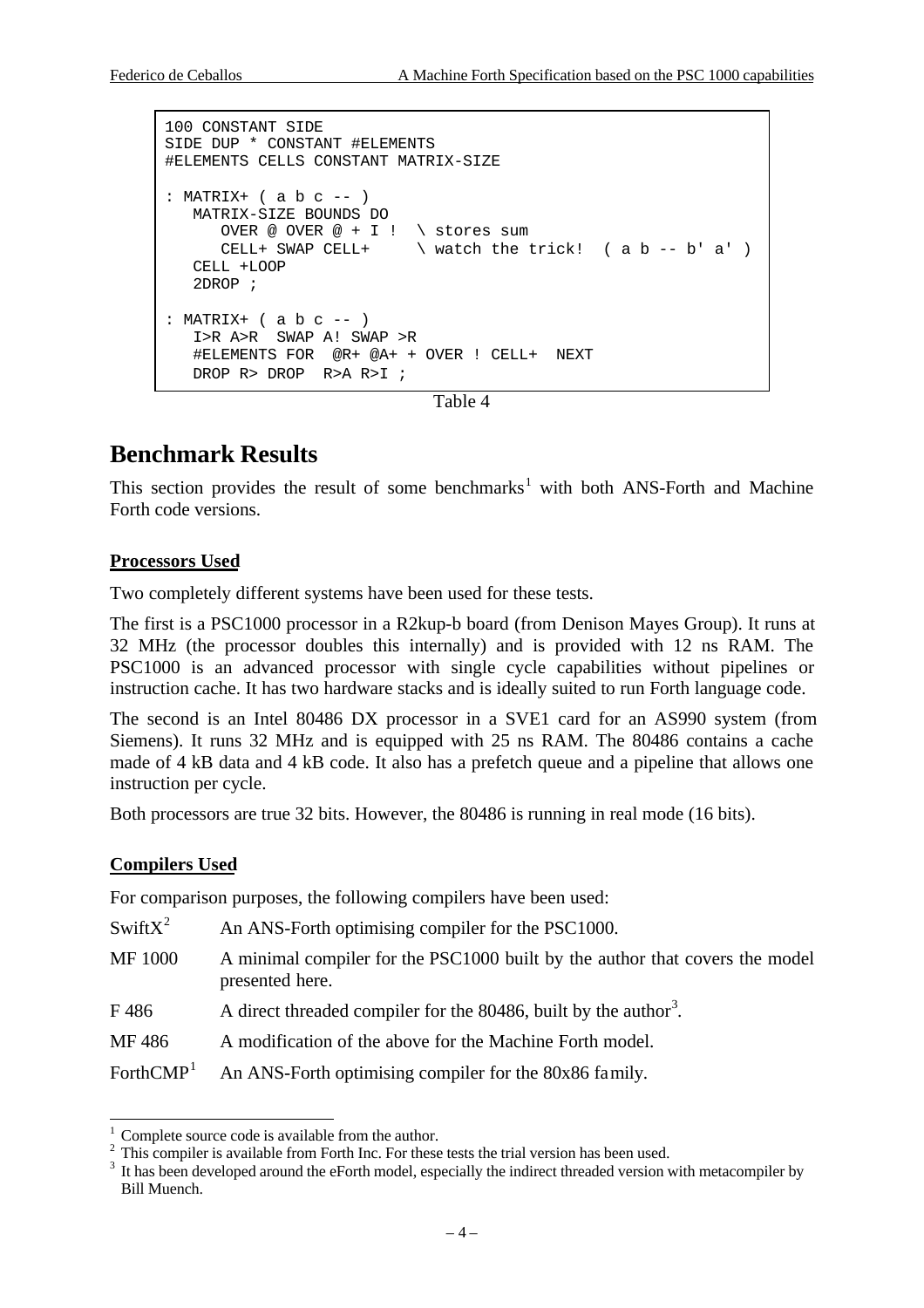The code produced by SwiftX and MF 1000 is roughly of the same quality.

F 486 is a *bona fide* example of a DTC with some optimisations (TOS and loop counter in registers and lots of code words taking into account the 80486 timings). MF 486 only differs from it in the minimum details to cover MF. It keeps the address register in a hardware register but the top of the hardware stack is in memory (as no more index registers are available).

ForthCMP is used to compare DTC execution with the produce of a high quality compiler.

#### **Adding Natural Numbers.**

The first example adds the first  $25000$  positive integers<sup>2</sup>. Its purpose is to measure the loop overhead.

| Swift X   | <b>MF 1000</b> | F 486             | MF 486   | ForthCMP  |
|-----------|----------------|-------------------|----------|-----------|
| $6.25$ ms | $1.17$ ms      | $25.0 \text{ ms}$ | 24.22 ms | $6.25$ ms |
| 32 bytes  | 16 bytes       | 26 bytes          | 24 bytes | 22 bytes  |
|           |                | Table 5           |          |           |

The result of the MF 1000 is especially good, as the resulting loop is so small that is can be coded into a simple cell, so repeated memory access for code is not needed.

#### **The Fibbonacci Numbers**

The next example calculates the  $30<sup>th</sup>$  element in the Fibbonacci sequence, using a recursive algorithm<sup>3</sup>. The results can be used to compare the two processors and, in the case of the 80486, the difference between native code generation and a threading mechanism.

| Swift X  | <b>MF 1000</b> | F 486    | MF 486   | <b>ForthCMP</b> |
|----------|----------------|----------|----------|-----------------|
| $1.52$ s | $1.45$ s       | 9.68 s   | 9.55 s   | 1.64 s          |
| 36 bytes | 32 bytes       | 38 bytes | 38 bytes | 28 bytes        |
|          |                | Table 6  |          |                 |

Here, all versions run code compiled from the same source. The difference between Swift X and MF 1000 is due to their packaging of instructions. The difference between F 486 and MF 486 is probably due to alignment of code words.

#### **Matrix Addition**

This example calculates the sum of two matrices of 100\*100 elements.

| Swift X   | <b>MF 1000</b> | F 486     | MF 486    | <b>ForthCMP</b> |
|-----------|----------------|-----------|-----------|-----------------|
| $8.13$ ms | $4.22$ ms      | $40.8$ ms | $24.5$ ms | $10.3$ ms       |
| 52 bytes  | 32 bytes       | 54 bytes  | 48 bytes  | 70 bytes        |
|           |                | Table 7   |           |                 |

Available from Tom Almy.

-

 $2^2$  For the 80486, the result overflows. However, this doesn't affect the timings.

 $3\text{ As }$  before, there is an overflow with 16-bit arithmetic.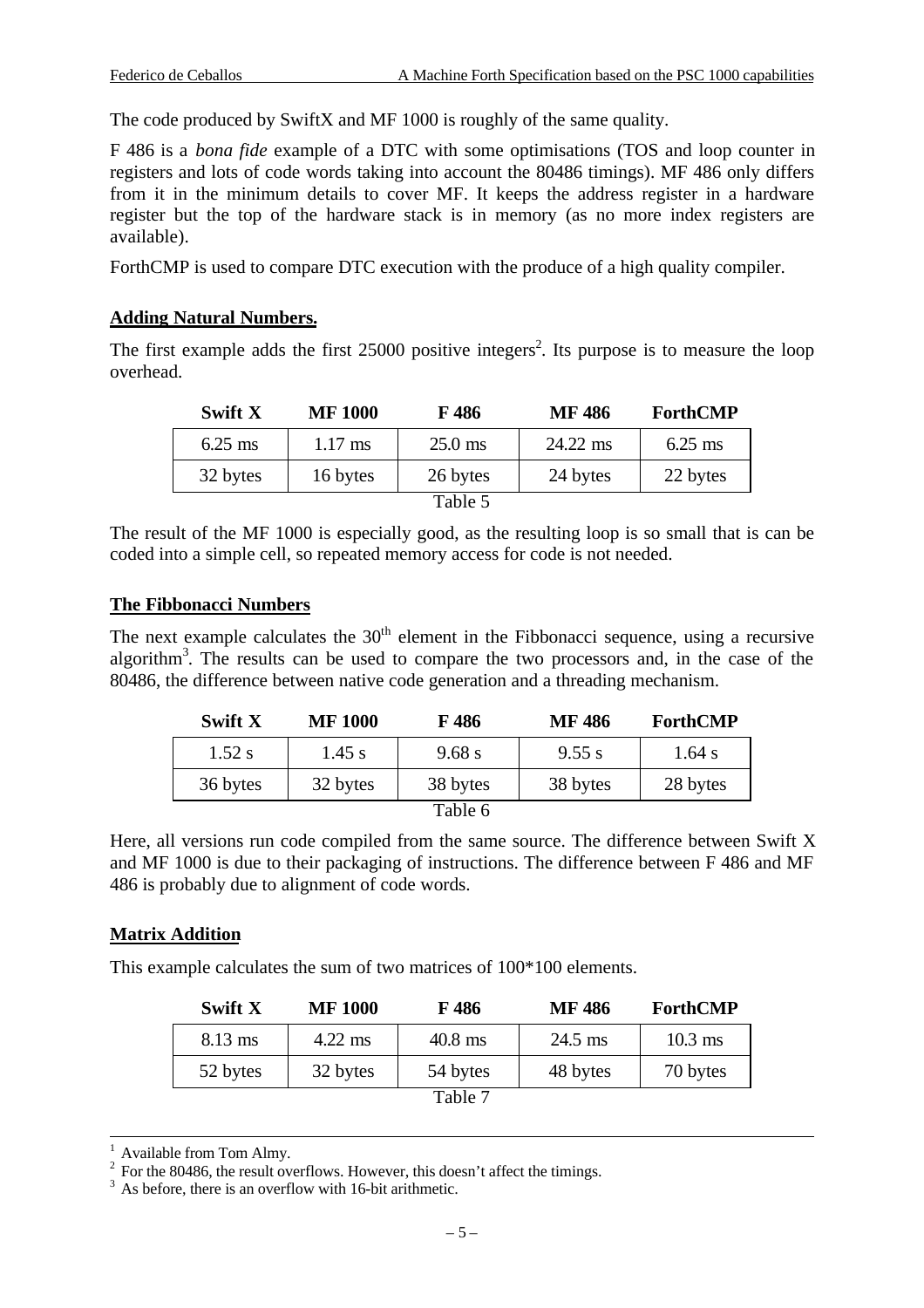The results show how simpler code with fewer instructions can be executed faster. The improvement is more or less of the same order in the PSC 1000 (48% reduction) and in the 80486 (40% reduction).

#### **Matrix Multiplication**

This example calculates the product of two matrices of 100\*100 elements. The results of the 80486 may vary, as this processor has an early-out multiplication algorithm. The values given here are for the typical case.

| Swift X   | <b>MF 1000</b> | F 486     | <b>MF486</b> | <b>ForthCMP</b> |
|-----------|----------------|-----------|--------------|-----------------|
| $1.32$ s  | $1.05$ s       | $6.21$ s  | $3.42$ s     | 1.86 s          |
| 140 bytes | 96 bytes       | 118 bytes | 112 bytes    | 188 bytes       |
|           |                | Table 8   |              |                 |

In the DTC cases, this example is similar to the previous one. For the PSC1000 the difference is not so important, as multiplication is a relatively slow operation.

It should be noted that the absolute reduction in time in these last two examples is greater when moving from F 486 to MF 486 than when moving from MF 486 to ForthCMP.

#### **Prime Numbers**

The last example finds the prime numbers among the 25000 first positive integers. It does this by means of the Erasthotenes sieve, packing each number into a bit.

| <b>Swift X</b>    | <b>MF 1000</b>    | F 486     | <b>MF486</b> | <b>ForthCMP</b> |
|-------------------|-------------------|-----------|--------------|-----------------|
| $96.1 \text{ ms}$ | $92.8 \text{ ms}$ | 569 ms    | $563$ ms     | $109$ ms        |
| 224 bytes         | 172 bytes         | 202 bytes | 198 bytes    | 183 bytes       |
|                   |                   | Table 9   |              |                 |

Even if the ANS and MF versions have different coding, there is not much difference in the results.

#### **Summary of Results**

Table 10 shows the timing for all tests. I haven't tried finding any sort of average, as the relative weights would vary a lot from one real application to other.

|                 | <b>Swift X</b> | <b>MF 1000</b>    | F486      | <b>MF486</b> | <b>ForthCMP</b> |
|-----------------|----------------|-------------------|-----------|--------------|-----------------|
| Adding          | $6.25$ ms      | $1.17 \text{ ms}$ | $25.0$ ms | 24.22 ms     | $6.25$ ms       |
| Fibbonacci      | $1.52$ s       | $1.45$ s          | 9.68 s    | 9.55 s       | $1.64$ s        |
| Sum of mat.     | 8.13 ms        | $4.22$ ms         | $40.8$ ms | $24.5$ ms    | $10.3$ ms       |
| Product of mat. | 1.32 s         | $1.05$ s          | $6.21$ s  | $3.42$ s     | 1.86s           |
| Sieve           | 96.1 ms        | 92.8 ms           | 569 ms    | 563 ms       | $109$ ms        |

| Table 10 |  |
|----------|--|
|----------|--|